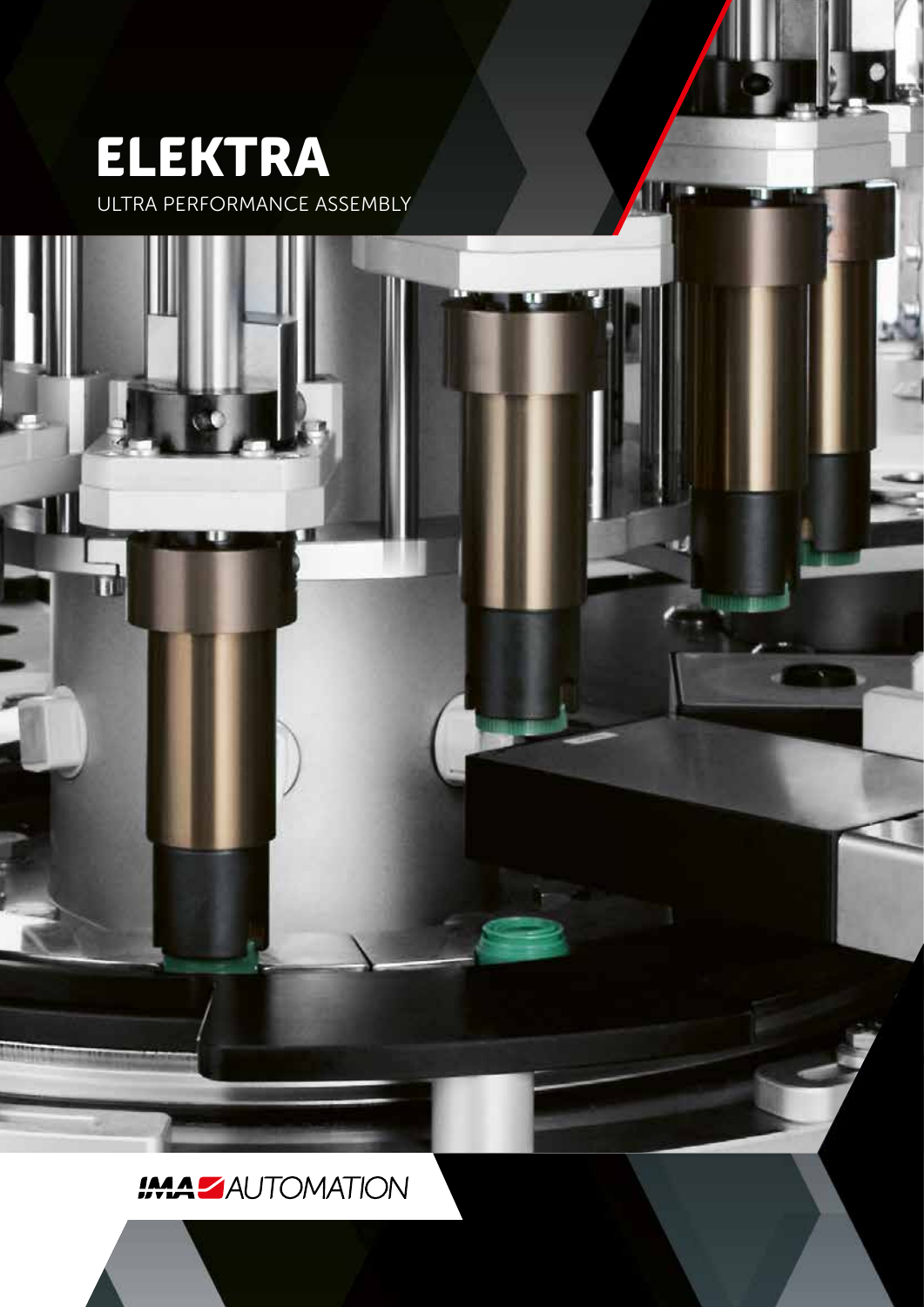## **ELEKTRA** CONTINUOUS MOTION ASSEMBLY MACHINE

Fully electrical solution with continuous movement to address the growing need for maximum flexibility and reusability.

ELEKTRA assembles complex caps and closures on numerous product categories, such as carton fitments, push-pull, sport-caps, safety closures and non-refillable closures.

ELEKTRA has extremely high flexibility and limited number of spare parts to be replaced thanks to the electronically programmed servo spindle, able to perform anyone of the following assembly operations, such as pressing, screwing and oriented pressing. Or a combination of all three.

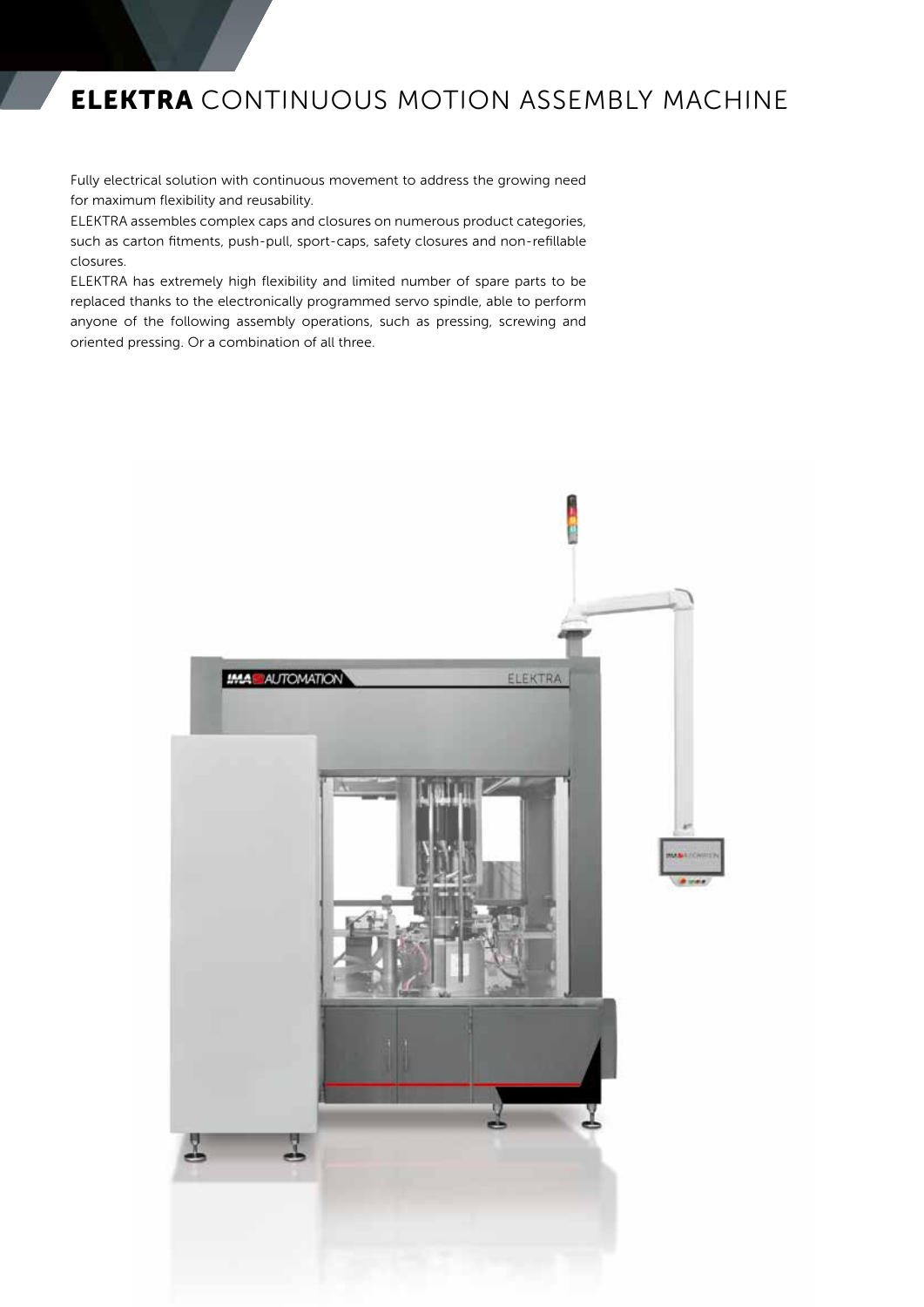

**ELEKTRA performs assembling on numerous product categories, up to 5 components.**

- CARTON FITMENT
- Push-pull closure
- **SPORT CAP**
- CLOSURE FOR POUCHES
- CLOSURE FOR LIQUORS
- EDIBLE OIL CLOSURE
- **HOME CARE CAP**
- **NEDICAL CAP**
- **NON-REFILLABLE CLOSURE**